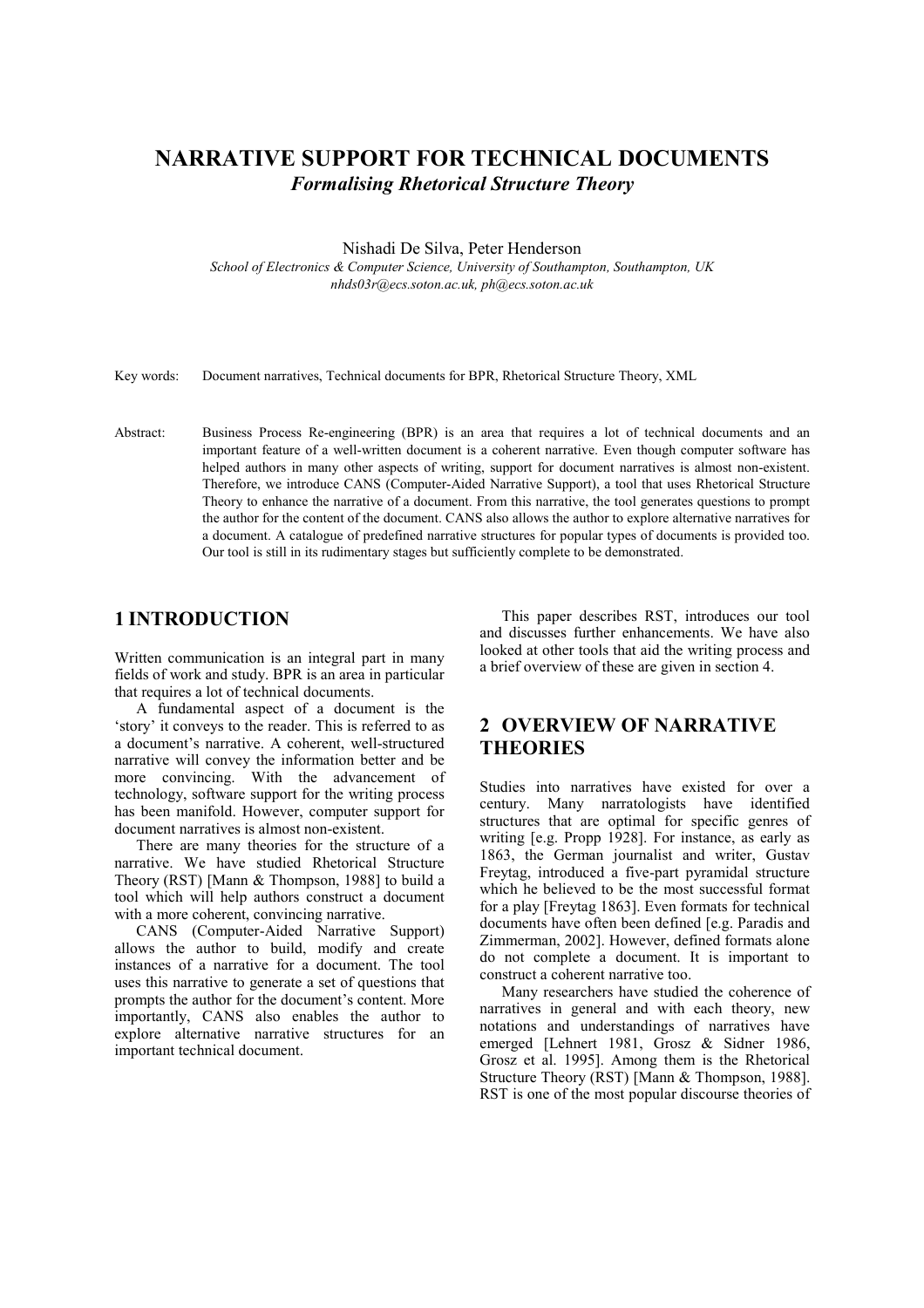the last decade [Marcu 2000] and is explained in more detail below.

#### 2.1 Rhetorical Structure Theory

This theory uses relationships between segments of text to explicate the coherence of a narrative.

In RST, a text segment assumes one of two roles in a relationship: the nucleus (N) or satellite (S). Nuclei express what is more essential to the understanding of the narrative than the satellites. The size of a text segment is arbitrary but each should have independent functional integrity.

Relations hold between non-overlapping text segments and are of two kinds: hypotactic and paratactic. Hypotactic relations connect one nucleus and one satellite. Paratactic relations hold between text segments of equal importance; that is, multiple nuclei. There are 23 relations defined in Mann & Thompson's original paper. Two of them are illustrated below. In these diagrams, the arrow always points towards the nucleus in a hypotactic relationship.



Figure 1: A paratactic relationship



Figure 2: A hypotactic relationship

Text coherence arises due to an overall effect associated with each relation. For instance, in a MOTIVATION relation, the satellite presents some information that increases the reader's desire to perform the action presented in the nucleus.

Generally, a relation is not expected to dictate the order of the text spans. However, after analysing many texts, Mann & Thompson (1988) identified patterns for the order of the nucleus and satellite for some relations (reproduced below).

| <b>Satellite before Nucleus</b> |                                        |                                        |  |  |
|---------------------------------|----------------------------------------|----------------------------------------|--|--|
|                                 | Antithesis<br>Background<br>Concessive | Conditional<br>Justify<br>Solutionhood |  |  |
| <b>Nucleus before Satellite</b> |                                        |                                        |  |  |
|                                 | Elaboration<br>Enablement<br>Evidence  | Purpose<br>Restatement                 |  |  |

| Table 1: Order of text spans for some relations [Mann $\&$ |  |  |
|------------------------------------------------------------|--|--|
| Thompson, 1988]                                            |  |  |

In order to illustrate how we apply RST to our work and to explain the theory further, we produce the narrative below for a very simple story.

[There is an initial condition.]  $<sup>1</sup>$ </sup> [Then a problem arises]  $2$  [that disrupts this condition.] $<sup>3</sup>$ </sup> [A solution is sought. One of the solutions fixes the problem] <sup>4</sup> [and restores the initial condition.]<sup>5</sup>

For a coherent narrative, RST is expected to produce a tree of relations. It is possible to have several valid RST trees for a narrative. One possible RST tree for the narrative above is given below. A more traditional tree diagram also appears on the right with the RST relations superimposed in red.



Figure 3: A possible RST tree for the narrative for a simple story (left). A more traditional tree view (right).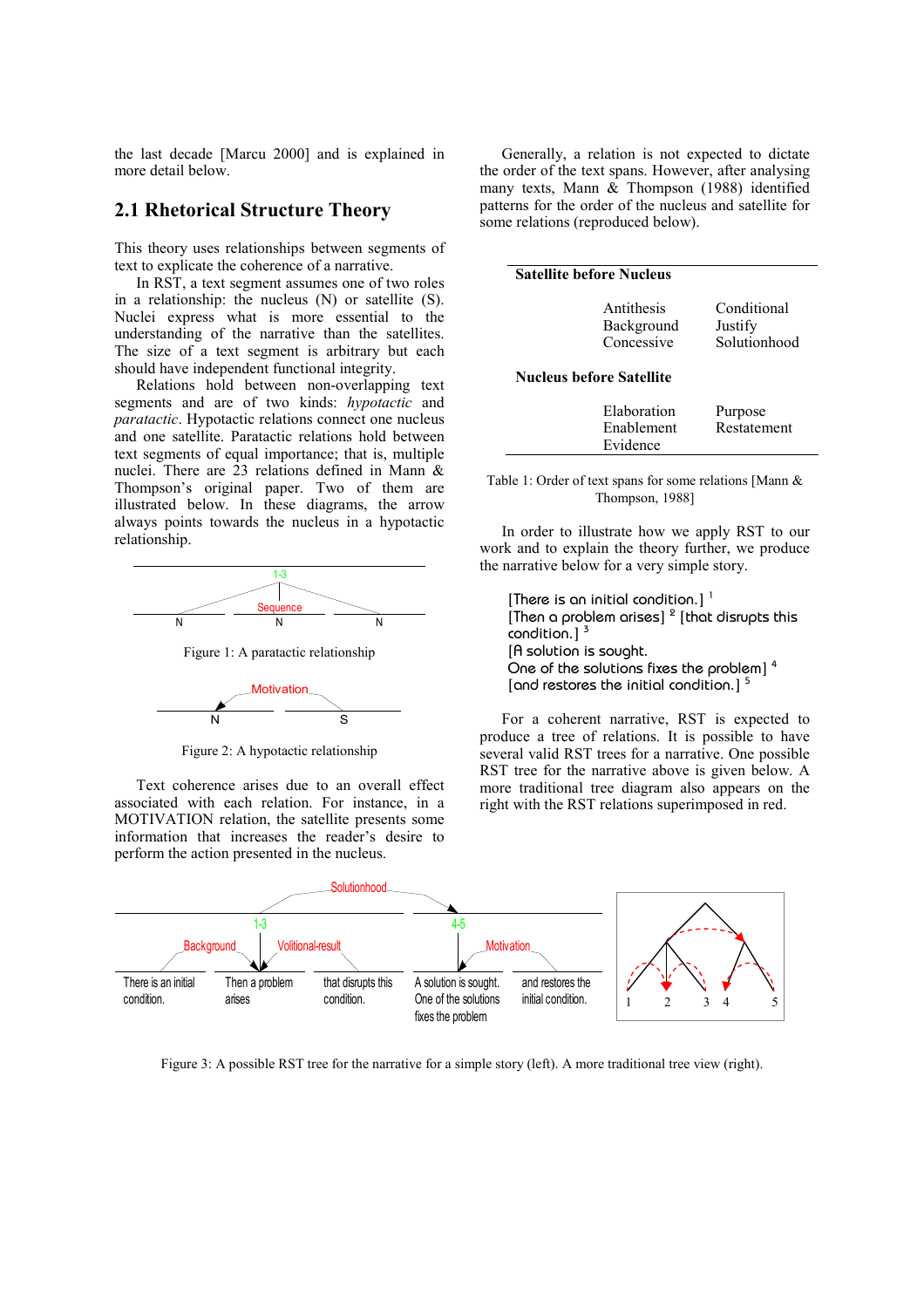To make RST-annotated corpus<sup>1</sup> data readable by both humans and machines, Reitter & Stede<br>(2003) introduced URML (Underspecified (2003) introduced URML (Underspecified Rhetorical Markup Language). This is an XMLbased data format that allows for the definition of relations between text spans. Below is the URML for part of the RST tree above.

```
<hypRelation id="A" type="Volitional-
        result">
        <satellite id="3" />
        \leqnucleus id="2" />
</hypRelation>
<hypRelation id="B"
        type="Background">
        \overline{\phantom{a}} <satellite id="1" />
         <nucleus id="2" /> 
</hypRelation>
```
The simple story below is an example of an instance of the narrative structure above.

Fido is a happy dog. Last week Fido got fleas and started scratching. This made Fido unhappy. Noticing this, Fido's owner took him to the vet. The vet recommended a flea treatment

which got rid of the fleas. Fido stopped scratching and was happy again!

It is possible to narrate the same story in several different ways. An alternative narrative is given below (produced by visiting the nucleus first in every relationship of the tree in Figure 3).

Fido's owner took him to the vet.

The vet recommended a flea treatment which got rid of Fido's fleas.

Then Fido stopped scratching and was happy again!

Last week Fido got fleas and started scratching.

Fido is usually a happy dog but the scratching made Fido unhappy.

# 3 CANS (Computer-Aided Narrative Support)

We use RST to help the author enhance the document narrative. After the narrative is created, CANS generates a sequence of questions that prompts the user for the document's content. An author can also investigate alternative narratives that better suit the document. These features are elaborated in the following sections. Our tool is still rudimentary and is very much a work in progress. CANS is implemented using JSP [Hall, M. & Brown, L., 2004] and XSLT [Kay, M., 2002]. Central to this tool is an XML database. The user interface is in HTML.

## 3.1 Creating the narrative structure

The writing process begins by constructing a narrative for the document and producing a RST tree for it. This can be done by typing the narrative, breaking it into segments and defining the relations between these segments. By defining these relations, the existence of each text segment is justified and it is easy to identify segments that are unnecessary or out of place.

This functionality is successfully provided by the free software tool, RSTTool [O'Donnell, 2000]. RSTTool has also been used to produce the diagrams in this paper. We might consider incorporating this tool as part of our work. RSTTool, however, produces .rs3 files which are also in an XML format, but different to URML. We are currently working on an XSL stylesheet that can transform this format to URML.

To demonstrate how our tool can be used by a technical author, we present the narrative below. It was created to represent the typical 'story' of a Research Proposal. The italicized phrases are expected to expand to a section in the Research Proposal and are used in section 3.3 to discuss alternative narratives. We have drawn a RST tree for this narrative and a collapsed version of it is illustrated in Figure 4.

The narrative structures thus created are stored using URML (see section 2.1) in the XML database.

 $\overline{a}$ 

<sup>&</sup>lt;sup>1</sup> Corpus: A collection of writings or recorded remarks used for linguistic analysis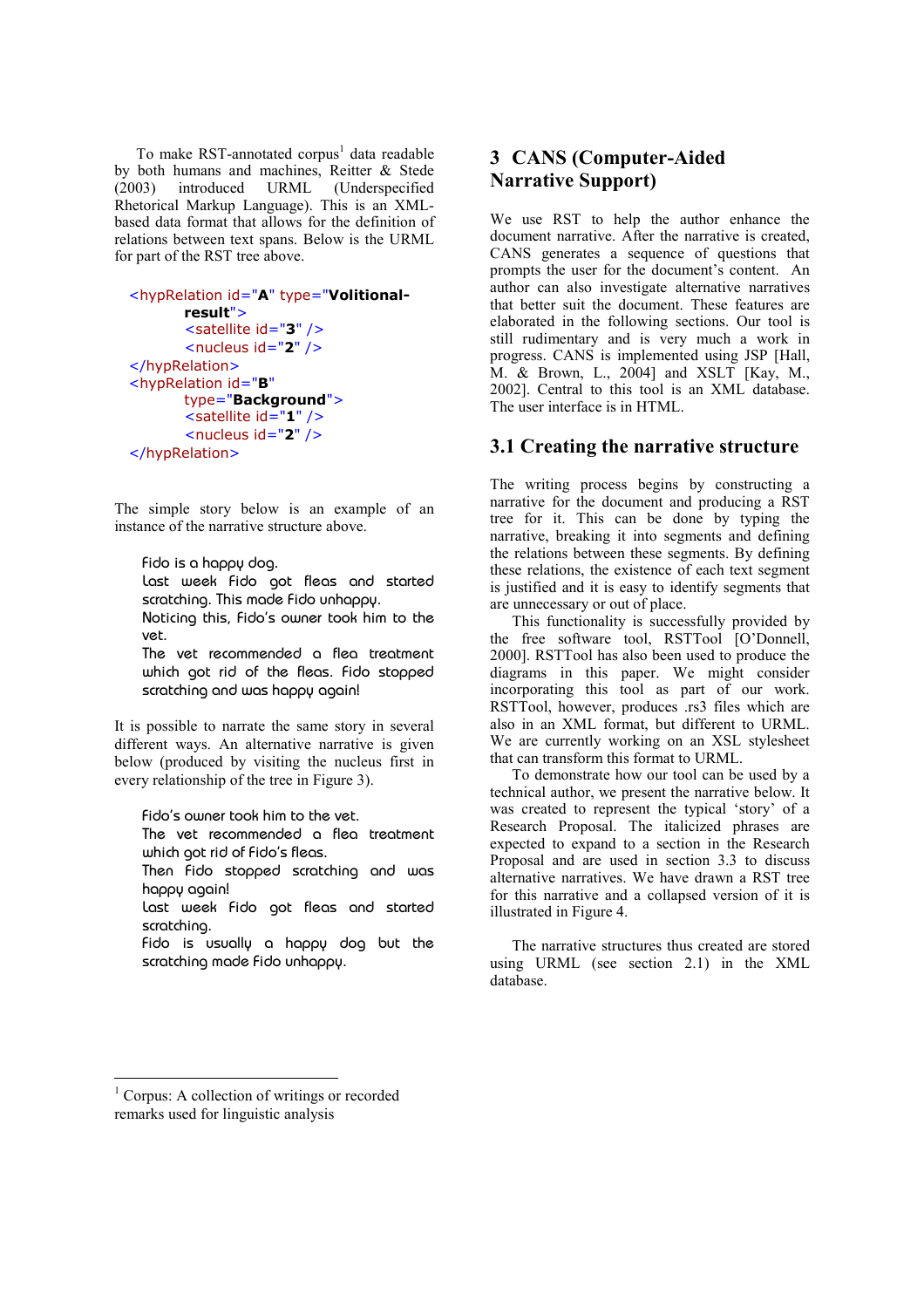[We want you to fund us]<sup>1</sup> [because we will achieve these *objectives/results*.]<sup>2</sup> [We believe these results are important to you]<sup>3</sup> [because of *benefits-to-beneficiaries*]<sup>4</sup> [and to the whole world]<sup>5</sup> [because there exists an *unsolved-problem*.]<sup>6</sup> [We know this is unsolved]<sup>7</sup> [because we have studied the *background*.]<sup>8</sup> [We will solve this problem]<sup>9</sup> [by this *method*.]<sup>10</sup> [We know this is the best method]<sup>11</sup> [because we have studied *alternative-methods*.]<sup>12</sup> [To achieve this, we will need *total-time*]<sup>13</sup> [and these *resources*]<sup>14</sup> [because *justification-of-resources*.]<sup>15</sup> [The research will be carried out by these *researchers*]<sup>16</sup> [and they are the most qualified to do this because justification-of-researchers.]<sup>17</sup> [The research will be conducted at these *locations*]<sup>18</sup> [because justification-of-locations. $]^{19}$ 



Figure 4: A RST tree for the Research Proposal narrative (collapsed version)

# 3.2 Generating the questions from the narrative structure

During the second stage of the writing process, the user can select a narrative from a list, along with a mode of traversing the RST tree for this narrative (explained in section 3.3).

At the moment, the questions are relatively simple; there is a question generated for every segment in the narrative. We hope to improve this in the future. Preceding the question is a history of its relations to other segments, so that the author

can realise how the content in the answer integrates with the rest of the document. For instance:

#### (Motivation:: We want you to fund us) What are the OBJECTIVES/RESULTS?

The user can type the answers in HTML text areas and save the content in the XML database. Later on, other narrative structures can be applied to this same content to transform it to different documents.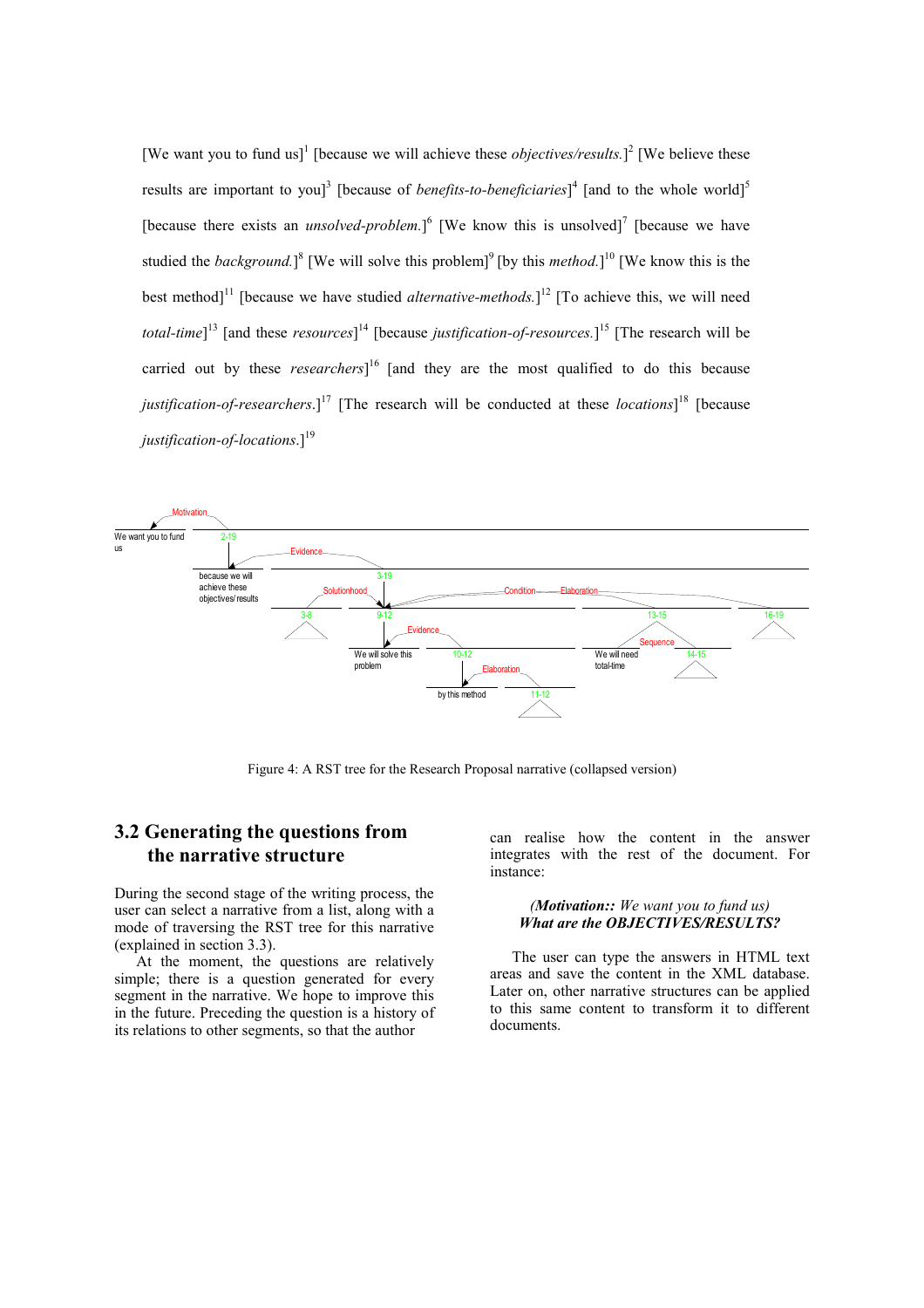| <b>Narrative 1</b>           | <b>Narrative 2</b>           |
|------------------------------|------------------------------|
| Objectives/Results           | Objectives/Results           |
| Benefits-to-beneficiaries    | Methods                      |
| Background                   | Alternative-methods          |
| Unsolved-problem             | Total-time                   |
| Total-time                   | Resources                    |
| Justification-of-resources   | Justification-of-resources   |
| Resources                    | Researchers                  |
| Methods                      | Justification-of-researchers |
| Alternative-methods          | Locations                    |
| Justification-of-researchers | Justification-of-locations   |
| Researchers                  | Benefits-to-beneficiaries    |
| Justification-of-locations   | Unsolved-problem             |
| Locations                    | Background                   |

Figure 5: Outline of narratives from traversal method 1 (left) and traversal method 2 (right)

# 3.3 Exploring alternative narratives

The narrative of a technical document often needs to be altered to suit the reader.

For example, the narrative of a proposal pitched to an audience of investors needs an explanation of how the technical plan achieves something that others cannot. The story should convince the investors that the customers will be willing to pay for it. Such a proposal should contain a clear definition of costs and time requirements, along with evidence to show that the research team is capable of using the investors' money wisely. In contrast, a proposal read by other researchers in the field, should enhance the understanding of the unsolved problem and the chosen method of solution [Paradis & Zimmerman, 2002].

Alternative narratives are produced by traversing the RST tree in different ways. For now, there are two traversal methods, each producing a different sequence of questions for the user. The first method visits the nucleus and satellite in an order dictated by the name of the relationship (see Table 1). The second method always processes the nucleus before the satellite for every relationship. To make the traversal easier, the RST tree in Figure 4 was converted to a binary tree. Figure 5 shows the outlines of the narratives produced by each method using just the italicized phrases in the Research Proposal narrative.

More traversal methods will be investigated.

# 3.4 Viewing the narrative structure

While typing the answers to the questions, the user has the option to view the current narrative structure in either a tree format or as a textual narrative.

## 3.5 Predefined narrative structures

There is a list of predefined narrative structures for popular types of documents provided by the tool. This list is expected to grow as more research is done into document narratives. For now, we hope to remain within the domain of technical writing.

## 4 RELATED WORK

In this section we briefly describe a few existing tools that help authors with writing and list some of their features so as to differentiate them from our work.

a) New Novelist software

 This software (purchased from www.amazon.co.uk) helps a novice write a novel in 12 steps. The user is asked to choose the genre of the novel, define characters, add attributes to these characters and fill in templates for the content. Each genre has a fixed sequence of sections that fits most novels in that genre, along with the optimum number of pages for each section.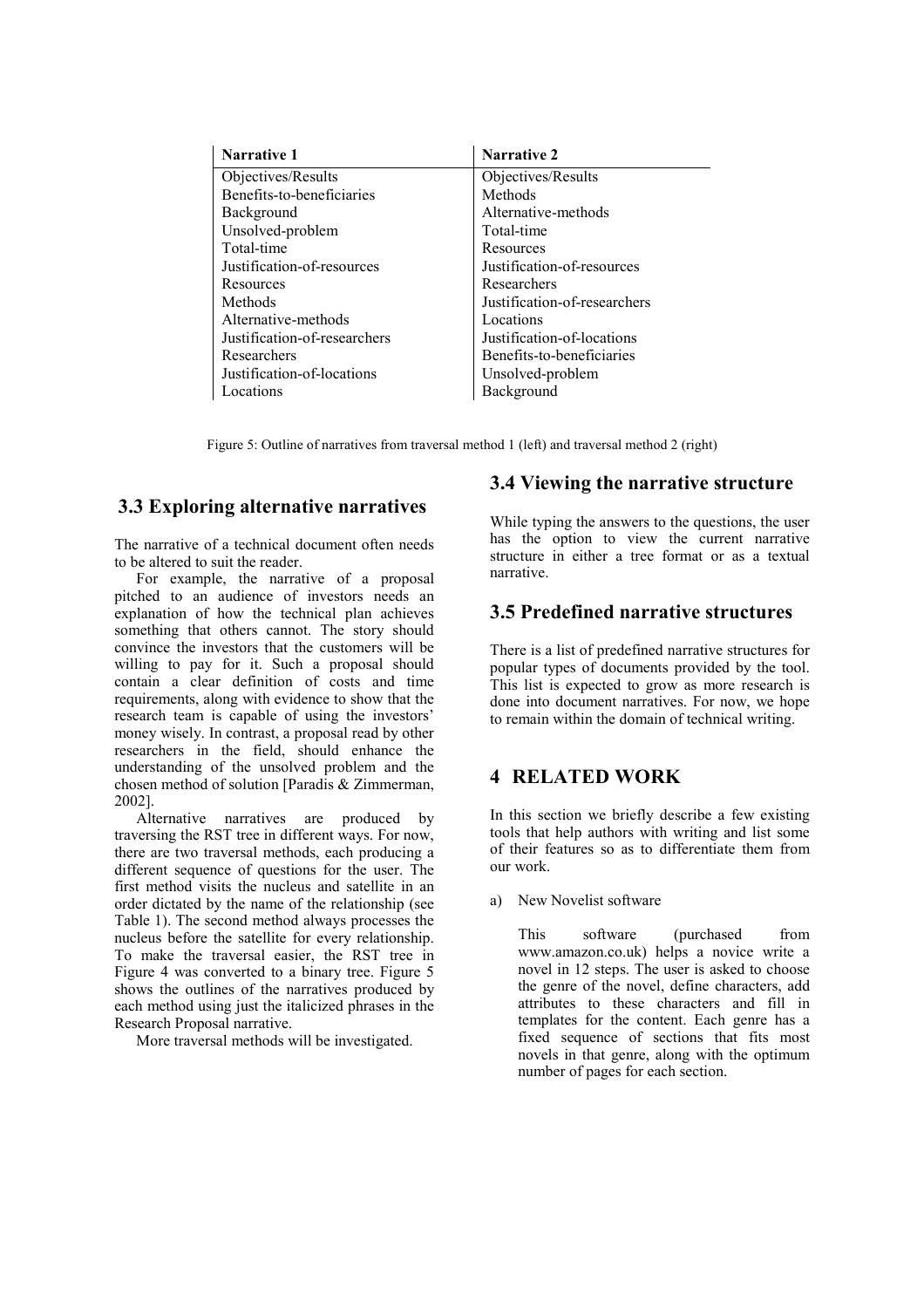b) ActiveDocs Document creation

 Active Docs provides templates for the automatic creation of documents such as Sales Proposals and Lease Agreements by prompting the user for essential information. It has an HTML interface and supports many popular document formats [ActiveDocs, Document Automation Solutions].

c) WiCKEd

 This is a prototype tool to assist document authoring in the Semantic Web context [Woukeu, et al. 2004]. As an example, they present the process of writing a research proposal. While the user types in the provided text editor, the tool continuously analyses this text to recognise known words. These words are then used to find relevant information for the proposal on the intranet.

- d) Several tools exist that detect RST relations in a given text [Mahmud 2004] and few others make use of RST to enhance the quality of the produced text. For instance, Rizzo et al. (2002) describe a tool that uses RST to produce rhetorically-structured digital puppet presentations.
- e) ArtEquAkt

This tool [Kim S., et al. 2002] uses knowledge acquisition and analysis techniques to extract information from web pages on a given subject domain and creates a knowledge base overlaid with an ontology. The ontology can then be used to construct stories by using story templates.

# 5 CONCLUSIONS AND FUTURE WORK

CANS is still in need of many improvements to its user interface and functionality. Several specific improvements are discussed in this section.

A prominent feature of this tool is the ability to explore different narratives for a document. However, as illustrated by the two simple stories about Fido in section 2.1, a change in the narrative structure requires a change in the words of the sentences. We hope to improve our tool, in a way less pedantic than Natural Language Processing, to mimic this alteration of words so that the alternative narratives remain coherent.

Other traversal methods of a RST tree will be researched along with ways of producing different RST trees for the same narrative. We can get some useful ideas from Marcu (2000) about exploring all valid RST trees for a given text. A further enhancement would be to allow the combination of RST trees so that several narratives could be merged into one document.

Currently the XML database is maintained using the Java API for XML processing. We have studied Xindice as an alternative [Apache Xindice, 2001] and hope to start using it soon. We are also considering other XML formats that can be used to store the narrative structures instead of URML.

We will also implement the ability to define new relations, apart from those specified by RST.

Most deliverables in a technical environment are in the form of various kinds of factual genres. The challenge in our work is to understand narrative forms and then to transform them into professionally acceptable technical documents. We believe this tool is useful because it encourages an organisation of thought and structure which is considered essential for good writing. Our studies show that this feature is absent in most other writing tools. In particular, we hope that the ability to explore alternative, coherent narratives for a document will be helpful for technical authors in BPR.

## **REFERENCES**

- ActiveDocs, Document Automation Solutions. (n.d.) Retrieved June 8, 2004, from http://www.activedocs.com/
- Apache Xindice. 2001. Retrieved November 11, 2004 from http://xml.apache.org/xindice/
- Freytag, G., 1863. Freytag's technique of the drama. Benjamin Blom. New York and London, translated from the 6<sup>th</sup> German edition by Ellias J. MacEwan in 1968.
- Grosz, B. & Sidner, C., 1986. Attention, intentions, and the structure of discourse. Computational Linguistics, 12, 3, 175-204.
- Grosz, B., Joshi, A. & Weinstein, S., 1995. Centering: A Framework for Modelling the Local Coherence of Discourse. Computational Linguistics. 21, 2, 203- 225.
- Hall, M. & Brown, L., 2004. Core Servlets and JavaServer Pages. Prentice Hall. USA. 2<sup>nd</sup> edition.
- Kay, M. 2002. XSLT. Wrox Press. Canada. 2<sup>nd</sup> edition.
- Kim, S., et al., 2002. Artequakt: Generating Tailored Biographies from Automatically Annotated Fragments from the Web. In Proceedings of Workshop on Semantic Authoring, Annotation &